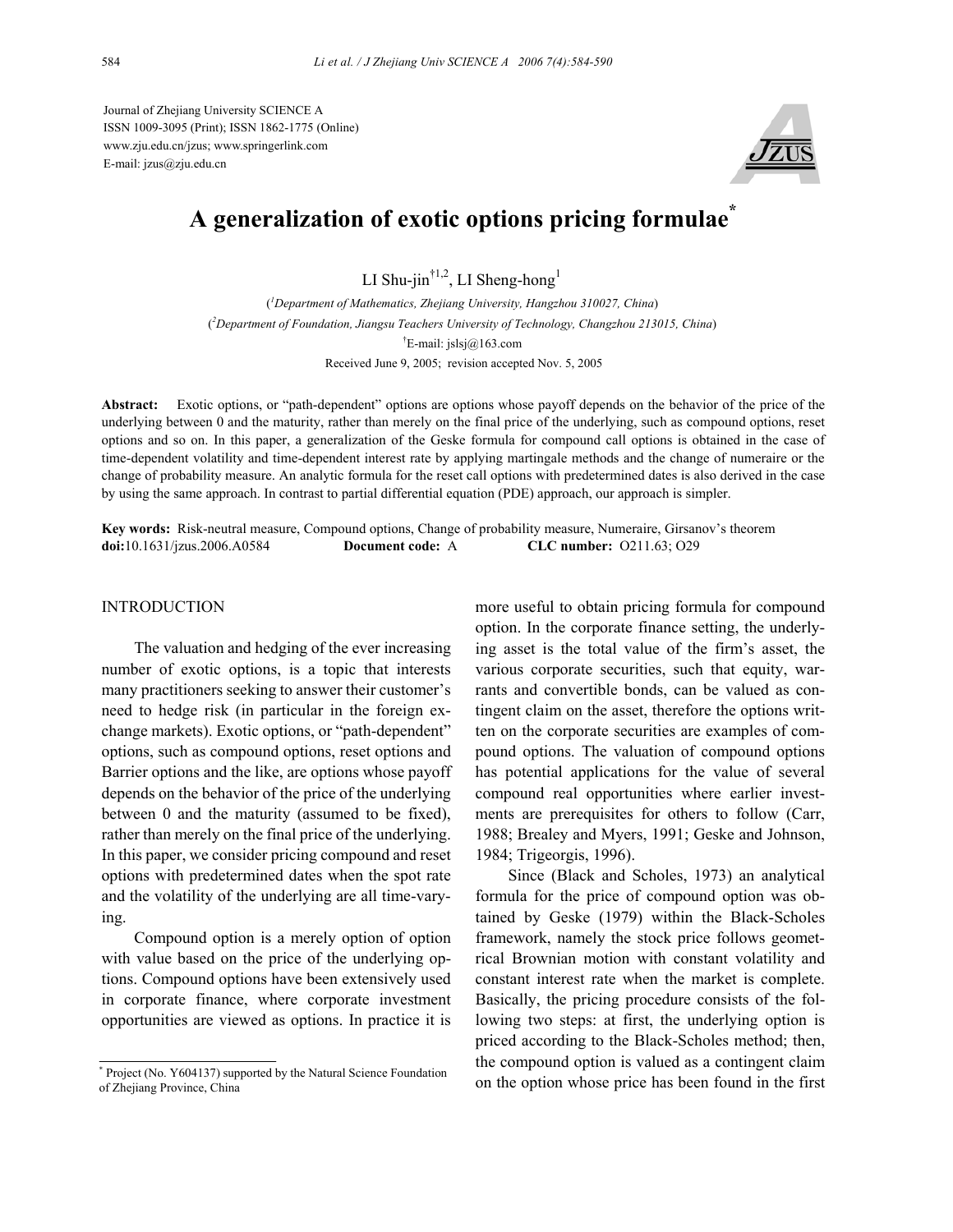step.

In (Elettra and Rossella, 2003), a generalization of the Geske formula for compound call option was derived when the volatility of risky asset and short-term interest rate are all time-dependent. They solved a partial differential equation with the terminal condition to extend the Geske formula and obtained a generalization for the compound option, which is also derived by a different approach—martingale theory and the change of probability measure in Section 2 in this paper. In contrast to partial differential equation (PDE) approach, our approach is simpler.

Reset options with predetermined dates are contracts whose strike price can be reset at predetermined dates. We assume that there are *n* reset dates, which are  $t_i$  ( $i=1,2,...,n$ ), respectively. *K* is the strike price at issue of the option and *T* is maturity of the option. When the price of the underlying  $S(t_1)$  is less than the strike price  $K$  at predetermined date  $t_1$ , the strike price is reset as  $S(t_1)$ , or else still *K*. Analogously the strike price is reset at dates  $t_i$  ( $i=2,3,...,n$ ) like at  $t_1$ . We know that the reset strike price at *T* is  $\min\{S(t_1), S(t_2), \ldots, S(t_n), K\}$ . Reset options have been studied in past decades (Cheng and Zhang, 2000; Gray and Whaley, 1997; 1999; Nelken, 1998). In practice these studies were considered in *B*-*S* framework. Until now, the result on the reset options is still little.

However, in the above-mentioned application, the assumptions of constant volatility and constant interest rate seem to be inadequate. In this paper we derive an identical generalization of the Geske formula for compound call option in the case of time-dependent volatility and time-dependent interest rate by martingale method and the change of probability measure in Section 2. Section 3 extends the pricing formula of reset option in this situation. We conclude the paper in Section 4.

### GENERALIZATION OF THE GESKE FORMULA FOR COMPOUND CALL OPTION

We now extend the pricing formula given by Geske (1979) for a compound option when the volatility of the underlying asset and the short rate are all time-dependent. In (Elettra and Rossella, 2003), the generalization of Geske formula was derived by

solving a PDE with the terminal condition, which the price of compound option satisfies in this case. Here we make use of the martingale method and change of probability measure to derive it.

Let *S* denote the current value of the underlying asset, stock;  $C(t, S)$  be the price at date *t* of a European call option on the stock, with strike price  $K_1$  and exercise date  $T_1$ ;  $V(t)$  be the price of compound call option at date  $t$  on  $C(t, S)$ , with strike price  $K_2$  and maturity  $T_2 < T_1$ .

By martingale theory (Musiela and Rutkowski, 1997), we assume that the price of stock *S* under equivalent martingale measure *Q* follows the process

$$
\frac{dS(t)}{S(t)} = r(t)dt + \sigma(t)dW(t),
$$
\n(1)

where *W*(*t*) represents standard Brownian motion under  $Q$ ,  $\sigma(t)$  is the volatility assumed to be deterministic and time-dependent, *r*(*t*) denotes the short rate assumed to be also time-dependent and deterministic.

As is well-known (Merton, 1973), the value of  $C(t, S)$  is given by

$$
C(t,S)=SN[k_2(t)]-\exp\left(-\int_t^{T_1}r(v)\mathrm{d}v\right)K_1N[k_1(t)],
$$

where  $N(k)$  represents the cumulative distribution function of normal random variable and

$$
k_1(t) = \left[ \ln \frac{S_t}{K_1} + \int_t^{T_1} \left( r(v) - \frac{1}{2} \sigma^2(v) \right) dv \right] / \left( \int_t^{T_1} \sigma^2(v) dv \right)^{1/2},
$$
\n
$$
k_2(t) = \left[ \ln \frac{S_t}{K_1} + \int_t^{T_1} \left( r(v) + \frac{1}{2} \sigma^2(v) \right) dv \right] / \left( \int_t^{T_1} \sigma^2(v) dv \right)^{1/2}.
$$
\n(3)

In what follows, we consider the compound call option written on the option *C*(*t*, *S*). The payoff of the compound call option at maturity time  $T_2$  is equal to

$$
V(T_2) = (C(T_2, S) - K_2)^+,
$$

where  $x^+$ =max( $x$ , 0).

Since the price of call option  $C(t, S)$  is a monotonically increasing function of stock price *S*, there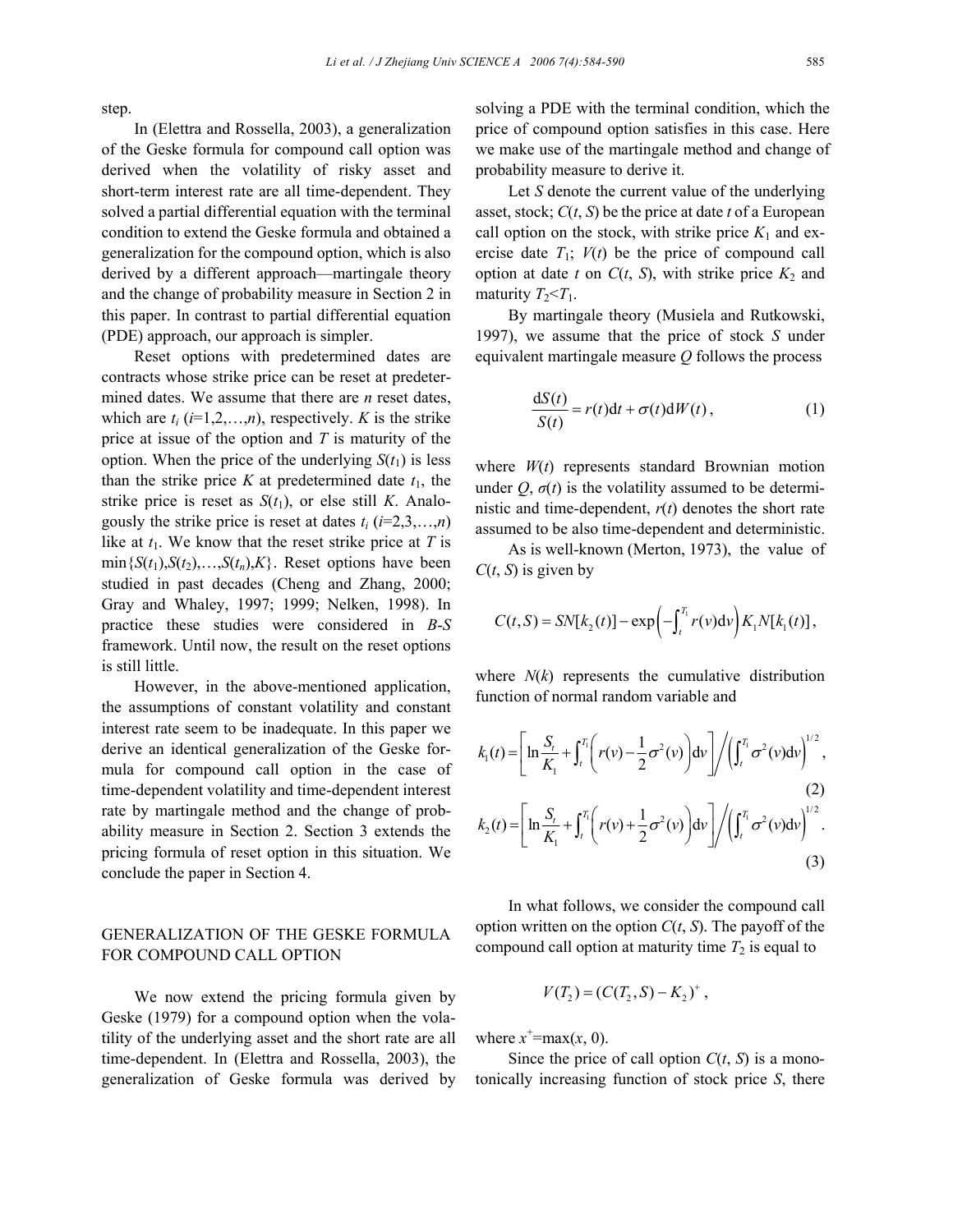exists a critical value *S*\* such that

$$
C(T_2, S^*) = K_2.
$$
 (4)

Eq.(4) implies that the compound call option is exercised at maturity  $T_2$  when the stock price  $S(T_2)$  is greater than  $S^*$  and the compound option is valueless at time  $T_2$  when stock price  $S(T_2)$  is less than  $S^*$ . Let  $A_1 = \{ \omega \in \Omega | S(T_1) \geq K_1 \}$  be the exercise set of the call option *C*; and  $A_2 = \{ \omega \in \Omega | S(T_2) \ge S^* \}$  be the exercise set of the compound call option *V*.

By martingale theory (Pliska, 1997), we have

$$
C(t, S) = B_t E_Q[B_{T_1}^{-1} (S(T_1) - K_1)^+ | \mathfrak{T}_t] \text{ for all } t \le T_1, (5)
$$
  

$$
V(t) = B_t E_Q[B_{T_2}^{-1} (C(T_2, S) - K_2)^+ | \mathfrak{T}_t] \text{ for all } t \le T_2, (6)
$$

where  $E<sub>O</sub>$  represents the expectation under measure  $Q$ , and  $B_t$  the saving market account given by

$$
B_t = \exp\left(\int_0^t r(s) \mathrm{d} s\right).
$$

From Eq.(6), we have that for all  $t \leq T_2$ 

$$
V(t) = B_t E_Q[B_{T_2}^{-1}(C(T_2, S) - K_2)I_{A_2} | \mathfrak{T}_t]
$$
  
=  $B_t E_Q[B_{T_2}^{-1}C(T_2, S)I_{A_2} | \mathfrak{T}_t]$  (7)  
 $- K_2 \exp\left(-\int_t^{T_2} r(v) dv\right) Q(A_2 | \mathfrak{T}_t),$ 

where *I* denotes the indicator function. Substituting Eq.(5) into the first term of Eq.(7) yields

$$
B_{t}E_{Q}[B_{T_{2}}^{-1}C(T_{2}, S)I_{A_{2}} | \mathfrak{T}_{t}]
$$
  
=  $B_{t}E_{Q}[E_{Q}(B_{T_{1}}^{-1}(S(T_{1}) - K_{1})^{+} | \mathfrak{T}_{T_{2}})I_{A_{2}} | \mathfrak{T}_{t}]$   
=  $B_{t}E_{Q}[E_{Q}(I_{A_{2}}B_{T_{1}}^{-1}(S(T_{1}) - K_{1})^{+} | \mathfrak{T}_{T_{2}}) | \mathfrak{T}_{t}].$ 

Since  $I_{A_2}$  is measurable with respect to the filtration  $\mathfrak{I}_{T_2}$ . The smoothing property of conditional expectation implies

$$
B_{t}E_{Q}[B_{T_{2}}^{-1}C(T_{2}, S)I_{A_{2}} | \mathfrak{T}_{t}]
$$
  
=  $B_{t}E_{Q}[I_{A_{2}}B_{T_{1}}^{-1}(S(T_{1}) - K_{1})^{+} | \mathfrak{T}_{t}]$   
=  $B_{t}E_{Q}[B_{T_{1}}^{-1}S(T_{1})I_{A_{1}\cap A_{2}} | \mathfrak{T}_{t}]$ 

$$
-K_1 \exp\left(-\int_t^{T_1} r(v) \mathrm{d}v\right) Q(A_1 \cap A_2 \mid \mathfrak{T}_t).
$$
 (8)

We introduce the measure *QS* (Geman *et al*., 1995), where the stock price *S*(*t*) is taken as numeraire, defined by its Radon-Nikodym derivative of *QS* with respect to *Q*:

$$
\frac{\mathrm{d}Q_S}{\mathrm{d}Q} \Big| \mathfrak{I}_{T_1} = \frac{S(T_1)}{B(T_1)S(0)}.
$$
\n(9)

We obtain a general pricing formula of the compound call option.

**Theorem 1** The price of the compound call option at time *t* is given by

$$
V(t) = S_t Q_S (A_1 \cap A_2 | \mathfrak{T}_t)
$$
  
- K<sub>1</sub> exp $\left(-\int_t^{T_1} r(v) dv\right) Q_S (A_1 \cap A_2 | \mathfrak{T}_t)$  (10)  
- K<sub>2</sub> exp $\left(-\int_t^{T_2} r(v) dv\right) Q(A_1 \cap A_2 | \mathfrak{T}_t)$ ,

where  $Q(A|\mathfrak{T}_t)$  is conditional probability of event *A* under  $Q$  with respect to the filtration  $\mathfrak{I}$ .

**Proof** The conditional expectation formula implies

$$
E_{Q}\left[\frac{\mathrm{d}Q_{S}}{\mathrm{d}Q}I_{A_{1}\cap A_{2}}\big|\mathfrak{I}_{t}\right] = E_{Q_{S}}\left[I_{A_{1}\cap A_{2}}\big|\mathfrak{I}_{t}\right]E_{Q}\left[\frac{\mathrm{d}Q_{S}}{\mathrm{d}Q}\big|\mathfrak{I}_{t}\right].
$$

By the martingale property of  $B_{T_1}^{-1}S(T_1)$  under Q and Eq.(9), we have

$$
E_Q\left[\frac{\mathrm{d}Q_S}{\mathrm{d}Q}\Big|\mathfrak{T}_t\right] = \frac{S(t)}{B_tS(0)}.
$$

Hence

$$
B_{t}E_{Q}[B_{T_{1}}^{-1}S(T_{1})I_{A_{1}\cap A_{2}} | \mathfrak{T}_{t}] = S_{t}E_{Q_{S}}[I_{A_{1}\cap A_{2}} | \mathfrak{T}_{t}]
$$
  
= 
$$
S_{t}Q_{S}(A_{1}\cap A_{2} | \mathfrak{T}_{t}).
$$

Then the general pricing Eq.(10) is derived.

Eq.(11) below is the generalization of the Geske formula for compound call option pricing in the case of both time-dependent volatility and time-dependent spot rate.

**Theorem 2** The price of the compound call option at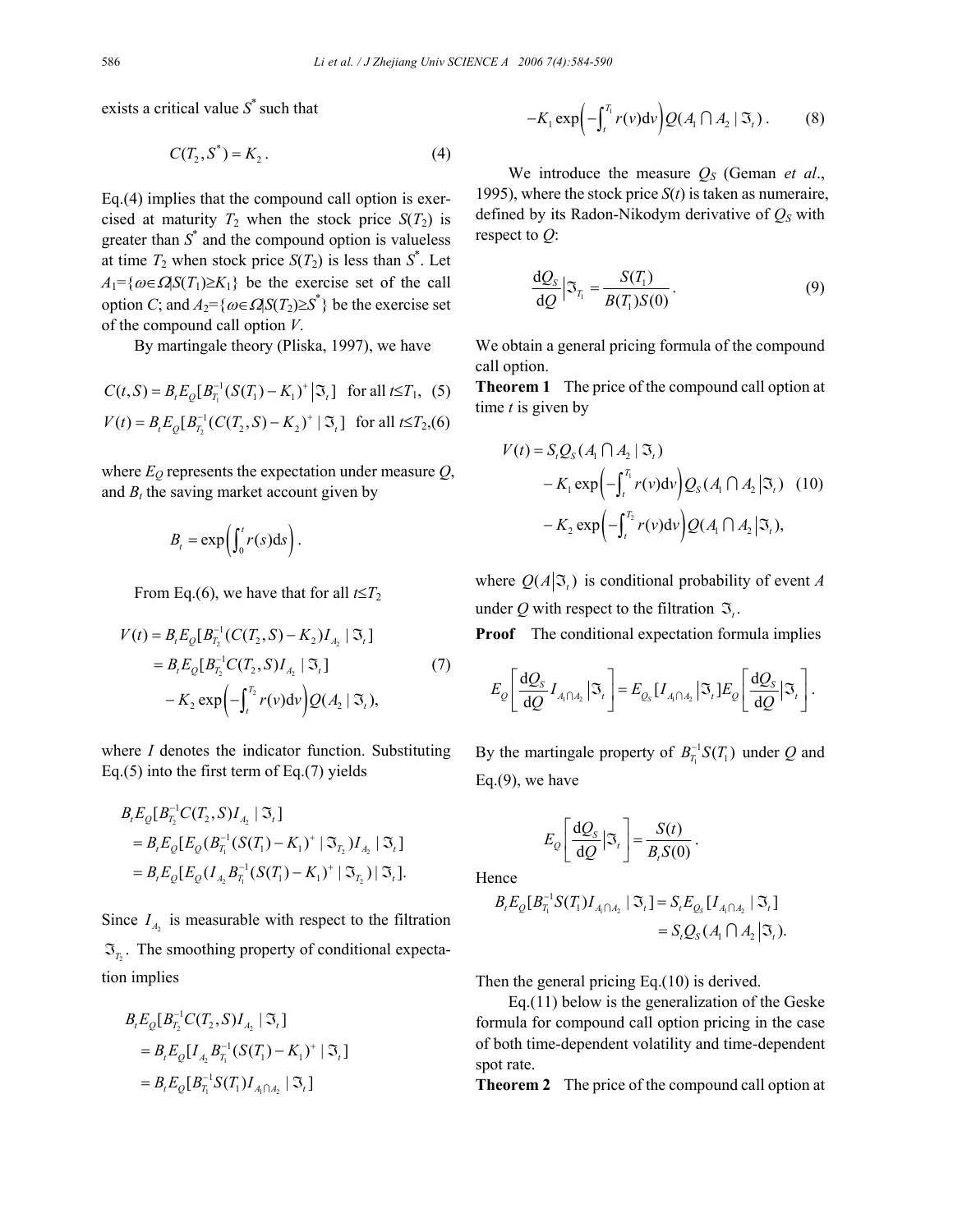time *t* is given by

$$
V(t) = S_t N[h_2(t), k_2(t), \rho(t, T_2, T_1)]
$$
  
- K<sub>1</sub> exp $\left(-\int_t^{T_1} r(v) dv\right) N[h_1(t), k_1(t), \rho(t, T_2, T_1)]$  (11)  
- K<sub>2</sub> exp $\left(-\int_t^{T_2} r(v) dv\right) N(h_1(t)),$ 

where  $N(h)$  and  $N(h, k, \rho)$  represent the cumulative distribution function of standard normal random variable and bivariate cumulative normal distribution function with the correlation coefficient  $\rho$ , respectively and

$$
h_1(t) = \left[ \ln \frac{S_t}{S^*} + \int_t^{T_2} r(v) dv - \frac{1}{2} \int_t^{T_2} \sigma^2(v) dv \right] / \left( \int_t^{T_2} \sigma^2(v) dv \right)^{1/2},
$$
\n(12)

$$
h_2(t) = \left[ \ln \frac{S_t}{S^*} + \int_t^{T_2} r(v) dv + \frac{1}{2} \int_t^{T_2} \sigma^2(v) dv \right] / \left( \int_t^{T_2} \sigma^2(v) dv \right)^{1/2},
$$

$$
(13)
$$

$$
\rho(t,s,u) = \left(\int_t^s \sigma^2(v) dv\right)^{1/2} / \left(\int_t^u \sigma^2(v) dv\right)^{1/2},\qquad(14)
$$

and  $k_1(t)$  refers to Eq.(2) and  $k_2(t)$  to Eq.(3).

**Proof** Since  $S(t)$  satisfies the process Eq.(1), we obtain by Ito's formula

$$
S(T_2) = S_t \exp\left(\int_t^{T_2} r(v) dv - \frac{1}{2} \int_t^{T_2} \sigma^2(v) dv + \int_t^{T_2} \sigma(v) dW_v\right)
$$

under *Q*. The exercise set of the compound call option  $A_2$  is equivalent to

$$
-\int_t^{T_2} r(v) dv + \frac{1}{2}\int_t^{T_2} \sigma^2(v) dv - \int_t^{T_2} \sigma(v) dW_v \leq \ln \frac{S_t}{S^*}.
$$

By the independence of increment property of Brownian motion and the assumption of volatility  $\sigma(t)$ , we have

$$
Q(A_2|\mathfrak{I}_t) = N(h_1(t)). \tag{15}
$$

Similarly,  $A_1 \cap A_2$  is equivalent to

$$
-\int_{t}^{T_{i}} r(v) dv + \frac{1}{2} \int_{t}^{T_{i}} \sigma^{2}(v) dv - \int_{t}^{T_{i}} \sigma(v) dW_{v} \leq \ln(S_{t} / K_{1}),
$$
  

$$
-\int_{t}^{T_{2}} r(v) dv + \frac{1}{2} \int_{t}^{T_{2}} \sigma^{2}(v) dv - \int_{t}^{T_{2}} \sigma(v) dW_{v} \leq \ln(S_{t} / S^{*}).
$$

Again applying the independence of increment property of Brownian motion and the assumption of volatility  $\sigma(t)$ , we obtain

$$
Q(A_1 \cap A_2 \mid \mathfrak{I}_t) = N[h_1(t), k_1(t), \rho(t, T_2, T_1)]. \qquad (16)
$$

By Eq.(9) and Ito's formula, we have

$$
\frac{\mathrm{d}Q_{\mathrm{S}}}{\mathrm{d}Q}\Big|\mathfrak{I}_{T_1}=\exp\bigg(-\frac{1}{2}\int_0^{T_1}\sigma^2(v)\mathrm{d}v+\int_0^{T_1}\sigma(v)\mathrm{d}W_v\bigg).
$$

By Girsanov's theorem, we know that

$$
\tilde{W}(t) = W(t) - \int_0^t \sigma(v) \mathrm{d}v
$$

is standard Brownian motion under *QS*. Therefore, under the measure  $Q_S$ , the stock price  $S(t)$  satisfies

$$
\frac{\mathrm{d}S_t}{S_t} = [r(t) + \sigma^2(t)]\mathrm{d}t + \sigma(t)\mathrm{d}\tilde{W}_t. \tag{17}
$$

Again applying Ito's lemma yields

$$
S(T_1) = S_t \exp\left(\int_t^{T_1} r(v) dv + \frac{1}{2} \int_t^{T_1} \sigma^2(v) dv + \int_t^{T_1} \sigma(v) d\tilde{W}_v\right),
$$
  

$$
S(T_2) = S_t \exp\left(\int_t^{T_2} r(v) dv + \frac{1}{2} \int_t^{T_2} \sigma^2(v) dv + \int_t^{T_2} \sigma(v) d\tilde{W}_v\right).
$$

Under measure  $Q_S$ , the event  $A_1 \cap A_2$  is equivalent

$$
-\int_{t}^{T_{i}} r(v) dv - \frac{1}{2} \int_{t}^{T_{i}} \sigma^{2}(v) dv - \int_{t}^{T_{i}} \sigma(v) d\tilde{W}_{v} \leq \ln \frac{S_{t}}{K_{1}},
$$
  

$$
-\int_{t}^{T_{2}} r(v) dv - \frac{1}{2} \int_{t}^{T_{2}} \sigma^{2}(v) dv - \int_{t}^{T_{2}} \sigma(v) d\tilde{W}_{v} \leq \ln \frac{S_{t}}{S^{*}}.
$$

Similarly, we obtain

to

$$
Q_{\rm S}(A_{\rm l} \cap A_{\rm 2} \mid \mathfrak{I}_t) = N[h_2(t), k_2(t), \rho(t, T_2, T_1)]. \quad (18)
$$

Substituting Eqs. $(15)$ ,  $(16)$  and  $(18)$  into Eq. $(10)$ in Theorem 1, we obtain Eq.(11), which is given in (Eletta and Rossella, 2003) by solving a PDE with complex terminal condition.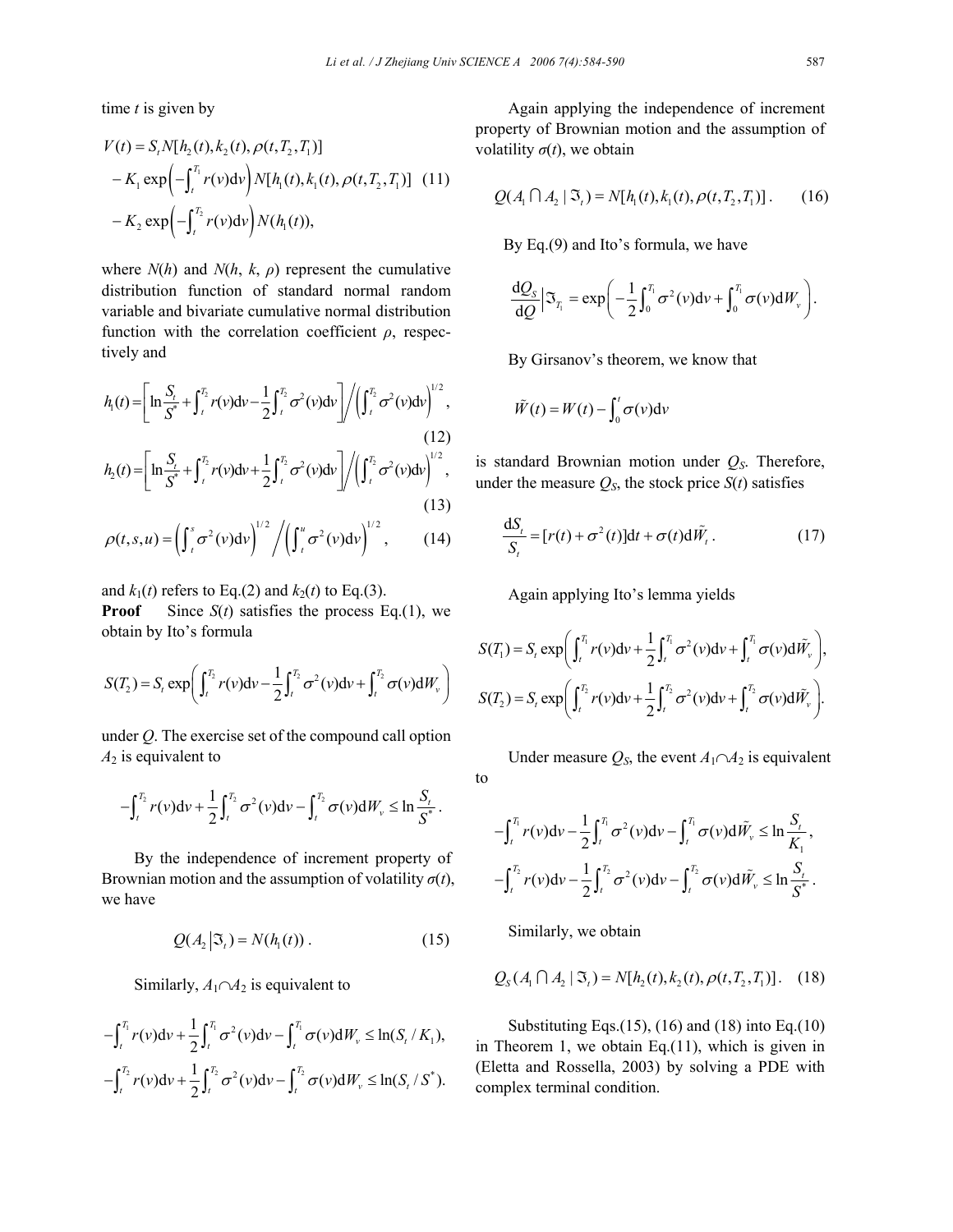## PRICING RESET OPTION WITH PREDETER-MINED DATES

For expositional simplification, we consider reset option with a predetermined date  $t_1$  as its reset date and strike price *K* and maturity *T*. This means, if  $S(t_1) \le K$  at reset date  $t_1$ , the strike price of option is reset as  $S(t_1)$  instead of *K*, while the strike price of option is the same as *K* if  $S(t_1) \ge K$ . We know that the payoff of the call option at maturity *T* is equal to

$$
RC(T) = (S(T) - K)^{+} I_{(S(t_1) \ge K)} + (S(T) - S(t_1))^{+} I_{(S(t_1) < K)}.
$$
\n(19)

In terms of the martingale theory, we have that the price of the call at time *t* equals

$$
RC(t) = Bt EQ [BT-1 RC(T) | \mathfrak{I}t ].
$$
 (20)

Substituting Eq.(19) into Eq.(20) yields

$$
RC(t) = B_t E_Q[B_T^{-1} \{ S(T) - K \}^+ I_{(S(t_1) \ge K)} | \mathfrak{T}_t] + B_t E_Q[B_T^{-1} \{ S(T) - S(t_1) \}^+ I_{(S(t_1) \lt K)} | \mathfrak{T}_t].
$$
 (21)

**Theorem 3** The price at time *t* of the reset call option with one reset date  $t_1$  is equal to

(1) For all  $t \leq t_1$ ,

$$
RC(t) = S_t \{Q_S(A | \mathfrak{T}_t) + Q_S(D | \mathfrak{T}_t)\}
$$

$$
- K \exp\left(-\int_t^T r(v) \, dv\right) Q(A | \mathfrak{T}_t) \tag{22}
$$

$$
- S_t \exp\left(-\int_{t_1}^T r(v) \, dv\right) Q_S(D | \mathfrak{T}_t),
$$

where  $A = \{ \omega \in \Omega \mid S_T \ge K, S_L \ge K \},\$  $D = \{ \omega \in \Omega \mid S_T \ge S_t, S_t < K \}.$ 

(2) For all  $t > t_1$ ,

$$
RC(t) = I_{(S(t_1)\geq K)} BS(t, S, K, T) + I_{(S(t_1)\ltimes K)} BS(t, S, S_{t_1}, T),
$$
\n(23)

where  $BS(t, S, K, T)$  represents the *B*-*S* price of the European call option written on the underlying *S*(*t*) with strike price *K* and maturity *T* at time *t*.

**Proof** (1) From Eq.(21), we obtain that for all  $t \le t_1$ ,

$$
RC(t) = B_t E_Q[B_T^{-1} S_T I_A | \mathfrak{T}_t] - KB_t E_Q[B_T^{-1} I_A | \mathfrak{T}_t] + B_t E_Q[B_T^{-1} S_T I_D | \mathfrak{T}_t] - B_t E_Q[B_T^{-1} S_{t_1} I_D | \mathfrak{T}_t].
$$

The last term is equal to

$$
B_{\ell}E_{\mathcal{Q}}[B_{T}^{-1}S_{t_{1}}I_{D}|\mathfrak{T}_{\ell}]=\exp\biggl(-\int_{t_{1}}^{T}r(v)\mathrm{d}v\biggr)B_{\ell}E_{\mathcal{Q}}[B_{t_{1}}^{-1}S_{t_{1}}I_{D}|\mathfrak{T}_{\ell}].
$$

By the formula for conditional expectations under change of measure, we obtain the desired pricing Eq.(22).

(2) For all  $t>t_1$ , we know that  $I_{(S(t_1) \geq K)}$  and  $I_{(S(t_1) \lt K)}$  are measurable with respect to the filtration  $\mathfrak{I}_t$  since  $S(t_1)$  is adapted with respect to  $\mathfrak{I}_{t_1}$  and  $\mathfrak{I}_{t_i} \subseteq \mathfrak{I}_t$ . Again from Eq.(21), we have

$$
RC(t) = I_{(S(t_1)\geq K)} B_t E_Q [B_T^{-1} (S_T - K)^+ | \mathfrak{T}_t ]
$$
  
+  $I_{(S(t_1)\leq K)} B_t E_Q [B_T^{-1} (S_T - S_{t_1})^+ | \mathfrak{T}_t ].$ 

This is Eq. $(23)$ .

 In order to obtain the explicit price formula at time  $t \leq t_1$ , we need to calculate the probability of the event *A* under measures  $Q$  and  $Q_S$  conditional on the filtration  $\mathfrak{I}$ , respectively and the probability of event *D* under  $Q_s$  conditional on the filtration  $\mathfrak{I}_t$ . In what follows, we use Girsanov's theorem to obtain the explicit pricing formula of the reset call option with one reset date *t*1.

**Theorem 4** The price at time  $t \leq t_1$  of the reset call option with one reset date  $t_1$  is equal to

$$
RC(t) = S_t N[d_1(t, T), d_1(t, t_1), \rho(t, t_1, T)]
$$
  
\n
$$
- K \exp\left(-\int_t^T r(v) \, dv\right) N[d_2(t, T), d_2(t, t_1), \rho(t, t_1, T)]
$$
  
\n
$$
- S_t \exp\left(-\int_t^{t_1} r(v) \, dv\right) N(d_3(t_1, T)) N(-d_1(t, t_1))
$$
  
\n
$$
- S_t N(d_3(t_1, T)) N(-d_1(t, t_1)), \tag{24}
$$

where

$$
d_1(t,s) = d(t,s) + \sigma(t,s)/2, \qquad (25)
$$

$$
d_2(t,s) = d(t,s) - \sigma(t,s)/2 , \qquad (26)
$$

$$
d_3(t,s) = \int_t^s r(v) \, dv + \sigma(t,s)/2 \,, \tag{27}
$$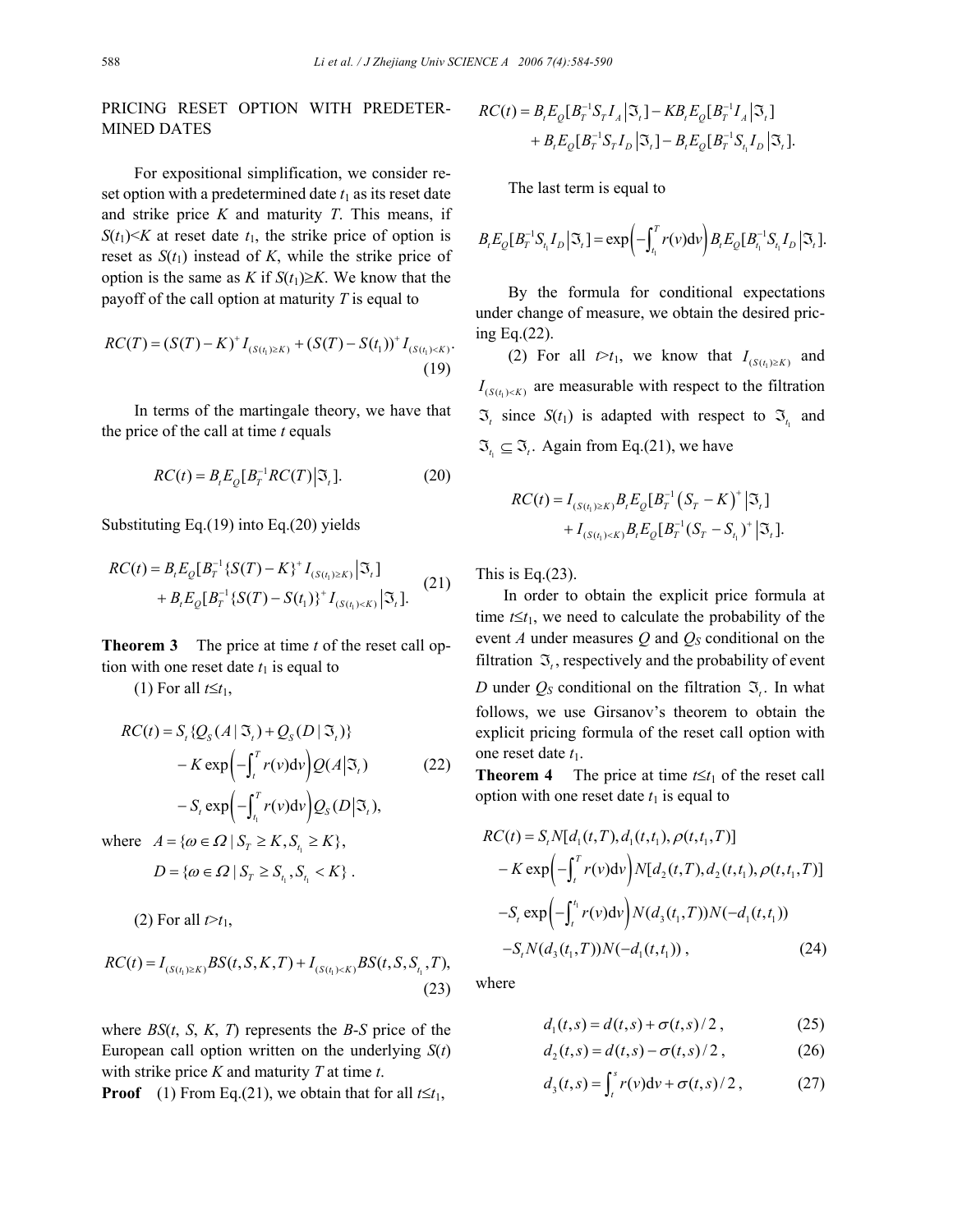$$
d(t,s) = \left(\ln(S_t/K) + \int_t^s r(v) dv\right) / \sigma(t,s),
$$
  

$$
\sigma^2(t,s) = \int_t^s \sigma^2(v) dv.
$$

and  $\rho(t, t_1, T)$  refers to Eq.(14).

**Proof** Since the price  $S(t)$  satisfies Eq.(1), we have that the event *A* is equivalent to

$$
\int_{t}^{T} r(v) dv - \frac{1}{2} \int_{t}^{T} \sigma^{2}(v) dv + \int_{t}^{T} \sigma(v) dW_{v} \ge \ln(K / S_{t}),
$$
  

$$
\int_{t}^{t_{1}} r(v) dv - \frac{1}{2} \int_{t}^{t_{1}} \sigma^{2}(v) dv + \int_{t}^{t_{1}} \sigma(v) dW_{v} \ge \ln(K / S_{t}).
$$

By using the independence of increment property of Brownian motion, we obtain

$$
Q(A|\mathfrak{T}_t) = N[d_2(t,T), d_2(t,t_1), \rho(t,t_1,T)].
$$
 (28)

From previous argument, we know that

$$
\tilde{W}(t) = W(t) - \int_0^t \sigma(s) \, \mathrm{d} s
$$

is standard Brownian motion under  $Q_S$  and that the price of the underlying satisfies

$$
\frac{\mathrm{d}S_t}{S_t} = (r(t) + \sigma^2(t))\mathrm{d}t + \sigma(t)\mathrm{d}\tilde{W}_t
$$

under the measure  $Q_S$ . Similarly, under  $Q_S$ , the event *A* is equivalent to

$$
\int_t^T r(v) \mathrm{d}v + \frac{1}{2} \int_t^T \sigma^2(v) \mathrm{d}v + \int_t^T \sigma(v) \mathrm{d}\tilde{W}_v \ge \ln(K/S_t),
$$
  

$$
\int_t^{t_1} r(v) \mathrm{d}v + \frac{1}{2} \int_t^{t_1} \sigma^2(v) \mathrm{d}v + \int_t^{t_1} \sigma(v) \mathrm{d}\tilde{W}_v \ge \ln(K/S_t).
$$

Straightforward calculation yields

$$
Q_{s}(A|\mathfrak{I}_{t}) = N[d_{1}(t, T), d_{1}(t, t_{1}), \rho(t, t_{1}T)].
$$
 (29)

At the same time, the independence of increment property of Brownian motion implies that

$$
Q_{S}(D|\mathfrak{T}_{t}) = Q_{S} \{ S(T) > S(t_{1}) | \mathfrak{T}_{t} \} Q_{S} \{ S(t_{1}) < K | \mathfrak{T}_{t} \}
$$
  
=  $N(d_{3}(t_{1}, T))N(-d_{1}(t, t_{1})).$  (30)

Substituting Eqs. $(28)$ ,  $(29)$  and  $(30)$  into Eq. $(22)$ yields the pricing Eq.(24).

When there is more than one reset date for a reset option, the pricing approach is similar to that used to price the reset option with a predetermined date. Its pricing formula is more complicated involving multivariate cumulative normal distribution. We omit it in this paper.

### **CONCLUSION**

Compound options are merely options of options. Since (Geske, 1979) an analytical formula for the price of compound options was obtained within the Black-Scholes framework, that is, the stock price follows geometrical Brownian motion with constant volatility and constant interest rate when the market is complete. Until now, Elettra and Rossella (2003) obtained a generalization of the Geske formula for compound options when the volatility of the underlying asset and interest rate are all time-dependent. The formula of compound option in (Elettra and Rossella, 2003) was obtained by solving a PDE with a complex terminal condition. Reset options with predetermined dates are options with strike price reset at predetermined dates. Since (Gray and Whaley, 1999) an analytical formula for the price of reset put options was also obtained within the Black-Scholes framework.

In this paper, we derive the generalization of the Geske formula obtained in (Elettra and Rossella, 2003) by different approach—martingale theory and the change of probability measure. Our approach is more explicit and simple than the approach they adopted; a price formula for reset call option with one predetermined date is also obtained in this case by making use of the same approach.

In our approach, the change of measure is very important for obtaining the price formulae of exotic options. Girsanov's theorem is an essential tool. The choice of appropriate numeraire will provide the easiest calculation for obtaining relevant pricing formulae.

#### **References**

Black, F., Scholes, M., 1973. The pricing of options and corporate liabilities. *Journal of Political Economy*,